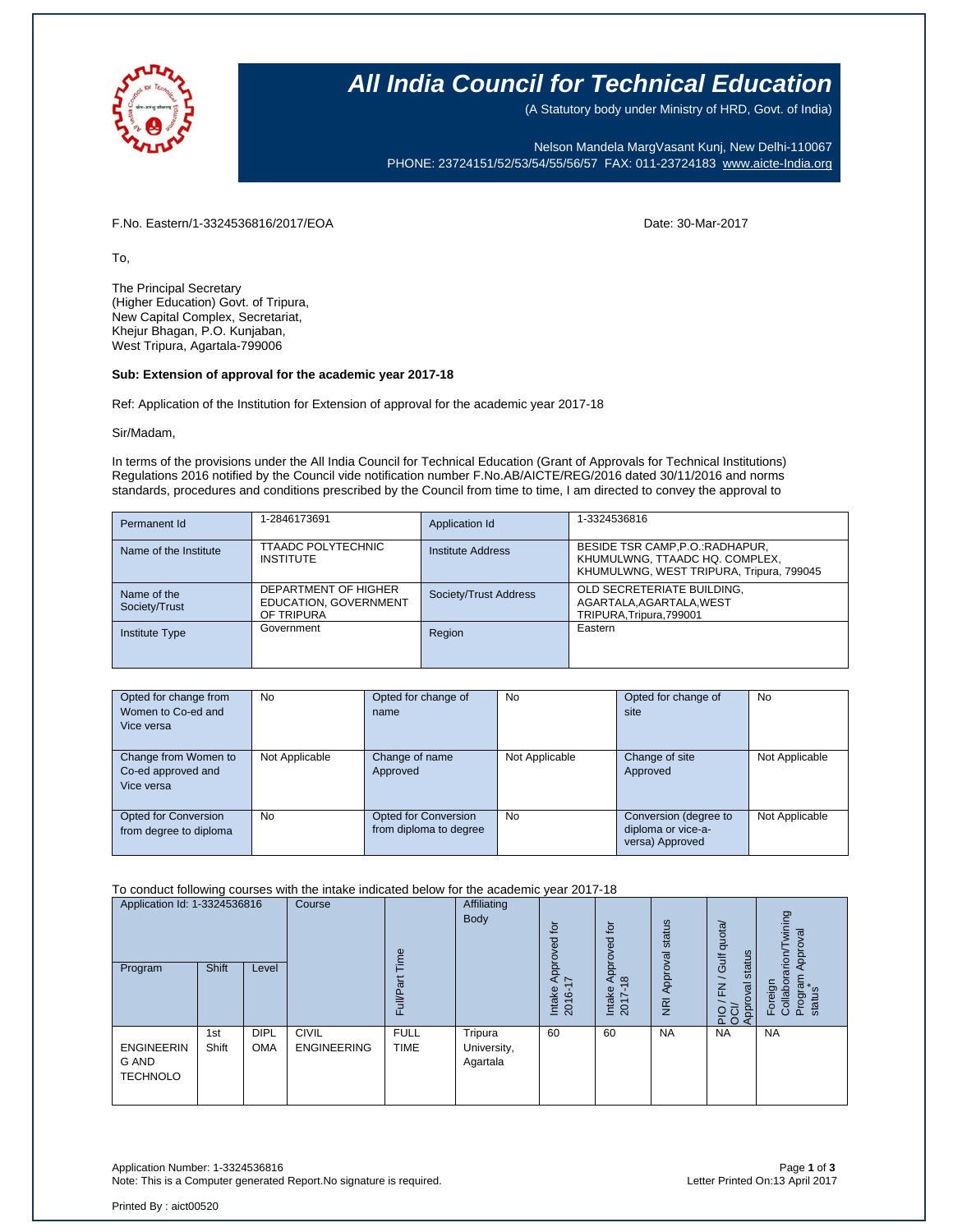

## **All India Council for Technical Education**

(A Statutory body under Ministry of HRD, Govt. of India)

Nelson Mandela MargVasant Kunj, New Delhi-110067 PHONE: 23724151/52/53/54/55/56/57 FAX: 011-23724183 [www.aicte-India.org](http://www.aicte-india.org/)

| GY                                                  |              |                           |                                         |                            |                                    |    |    |           |           |           |
|-----------------------------------------------------|--------------|---------------------------|-----------------------------------------|----------------------------|------------------------------------|----|----|-----------|-----------|-----------|
| <b>ENGINEERIN</b><br>G AND<br><b>TECHNOLO</b><br>GY | 1st<br>Shift | <b>DIPL</b><br><b>OMA</b> | <b>ELECTRICAL</b><br><b>ENGINEERING</b> | <b>FULL</b><br><b>TIME</b> | Tripura<br>University,<br>Agartala | 60 | 60 | <b>NA</b> | <b>NA</b> | <b>NA</b> |
| <b>ENGINEERIN</b><br>G AND<br><b>TECHNOLO</b><br>GY | 1st<br>Shift | <b>DIPL</b><br><b>OMA</b> | <b>MECHANICAL</b><br><b>ENGINEERING</b> | <b>FULL</b><br><b>TIME</b> | Tripura<br>University,<br>Agartala | 60 | 60 | <b>NA</b> | <b>NA</b> | <b>NA</b> |

The above mentioned approval is subject to the condition that

TTAADC POLYTECHNIC INSTITUTE

shall follow and adhere to the Regulations, guidelines and directions issued by AICTE from time to time and the undertaking / affidavit given by the institution along with the application submitted by the institution on portal.

In case of any differences in content in this Computer generated Extension of Approval Letter, the content/information as approved by the Executive Council / General Council as available on the record of AICTE shall be final and binding.

Strict compliance of Anti-Ragging Regulation:- Approval is subject to strict compliance of provisions made in AICTE Regulation notified vide F. No. 37-3/Legal/AICTE/2009 dated July 1, 2009 for Prevention and Prohibition of Ragging in Technical Institutions. In case Institution fails to take adequate steps to Prevent Ragging or fails to act in accordance with AICTE Regulation or fails to punish perpetrators or incidents of Ragging, it will be liable to take any action as defined under clause 9(4) of the said Regulation.

#### **Note: Validity of the course details may be verified at www.aicte-india.org**

 **Prof. A.P Mittal Member Secretary, AICTE**

Copy to:

- **1. The Regional Officer,** All India Council for Technical Education College of Leather Technology Campus Block LB, Sector III, Salt Lake City Kolkata - 700 098, West Bengal
- **2. The Director Of Technical Education\*\*, Tripura**
- **3. The Registrar\*\*,** Tripura University, Agartala

#### **4. The Principal / Director,**

TTAADC POLYTECHNIC INSTITUTE BESIDE TSR CAMP,P.O.:RADHAPUR, KHUMULWNG, TTAADC HQ. COMPLEX, KHUMULWNG,WEST TRIPURA, Tripura,799045

Application Number: 1-3324536816 Page **2** of **3** Note: This is a Computer generated Report.No signature is required.